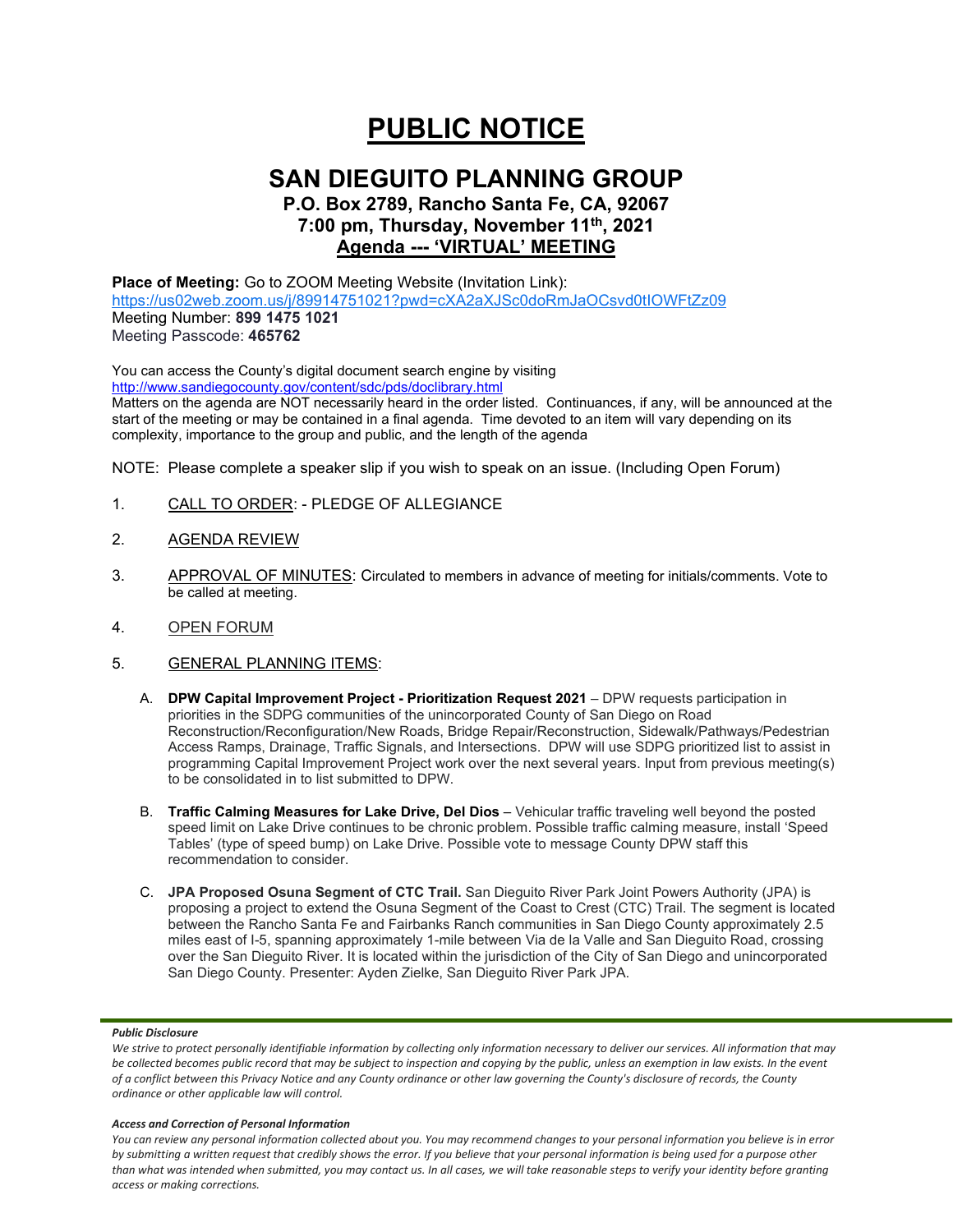- D. **Surf Cup/Polo Fields/Horse Park** Any updates to current Surf Cup (over use) activities/status not in compliance with property title usage overlay and related developments with adjacent 22<sup>nd</sup> DAA Horse Park. SDPG Lead: Beth Nelson, 858-765-2322.
- E. **Jacumba Hot Springs Community Sponsor Group Recommendation for JVR Solar Project** JCSG seeking support from other community groups in an effort to save Jacumba from the 90MW JVR Solar project that is six times the size of Jacumba village. Jacumba residents are willing to compromise on a smaller project footprint. Review and approve SDPG letter.
- F. **Goodson Multi-Story 277-Unit Housing Project in Encinitas** Approve October 6, 2021 submitted SDPG letter to City of Encinitas City Council concerning SDPG position on the project bordering RSF. Proposed project located at the Northwest corner of the intersection of Rancho Santa Fe Road and Encinitas Boulevard.
- G. **Planning Group Area Dark Sky Policy**  Discussion per request from September SDPG meeting.
- H. **County of San Diego** *[Independent Redistricting Commission](https://www.sandiegocounty.gov/redistricting/) (IRC)*. The IRC is currently working to redraw the boundaries for the County's five supervisorial districts. District lines can shape a community's ability to elect the representative of their choice. An IRC commissioner and/or staff scheduled to provide an overview and Q&A.

### 6. MAJOR PROJECTS AND LAND USE ITEMS:

A. **PDS2021-AD-21-015 Richmond Residence Barn and Accessory Building Permit**. Proposed new 1,596 sf barn with 1,093 sf accessory dwelling unit. Project location: 5371 La Glorieta, Rancho Santa Fe, CA 92067, Closest cross street: Linea del Cielo; APN: 268-111-13-00. Applicant Representative: Maxwell Wuthrich (B+W Architect) 858-756-1788; PDS Planner: Hunter McDonald, 858-495-5330; SDPG Member: Laurel Lemarie, 858-756-2835

*Continue to November 2021 SDPG Meeting*

- B. **PDS2021-LDGRMJ-30331 Major Grading Permit.** Follow-up discussion and updates from last month's 7-0- 0-5 vote to send a comments letter to PDS Director. Major grading plan for the import site with excavation of 19,900 cubic yards, fill of 155,600 cubic yards, and import of 135,700 cubic yards to allow for future construction of an equestrian facility. Location: Country Club Drive, Escondido, CA 92029; APN: 235-011- 01, 235-011-02. Applicant: H Grove NK Investors, LLC, Santa Monica, CA; PDS Planner (unknown as of publication); SDPG Member: Susan Williams, 760-212-3280. *Continued to November 2021 SDPG Meeting*
- C. **PDS2021-AD-21-024 Tree Residence Accessory Building Permit** site located at 6415 Primero Izquierdo, Rancho Santa Fe, CA 92091, APN: 265-432-04-00, closest cross street: Lago Vista. Proposed new 6426 sq ft 2-story structure with 2987 sq ft of garage, storage and 576 lobby sq ft on the first floor; 2863 sq ft of guest and rec area on the second floor. Also 3563 sq. ft. basement. Applicant Contact: Mark Radford/Karl Voigtlander, 760-519-9008; PDS Planner: Hunter McDonald, 619-323-8864; SDPG Member: Joe Zagara, 858-756-4211.

*Continued to November 2021 SDPG Meeting*

D. **PDS2021-STP-21-026/PDS2021-MUP-21-007 Via Monte Residence Site Plan**. Construct a new 4,854 square foot single family residence with an attached 750 square foot accessory dwelling unit and 4-car garage parking on an existing vacant 2.55 net acre parcel within an existing residential neighborhood. Location:16073 Via Monte (off El Camino Real north of San Dieguito Park), Rancho Santa Fe, CA 92067; APN: 302-180-60-00. Applicant (CWS Via Monte LP) Representative: Guy Oliver, 760-602-6406; PDS

#### *Public Disclosure*

#### *Access and Correction of Personal Information*

We strive to protect personally identifiable information by collecting only information necessary to deliver our services. All information that may *be collected becomes public record that may be subject to inspection and copying by the public, unless an exemption in law exists. In the event of a conflict between this Privacy Notice and any County ordinance or other law governing the County's disclosure of records, the County ordinance or other applicable law will control.*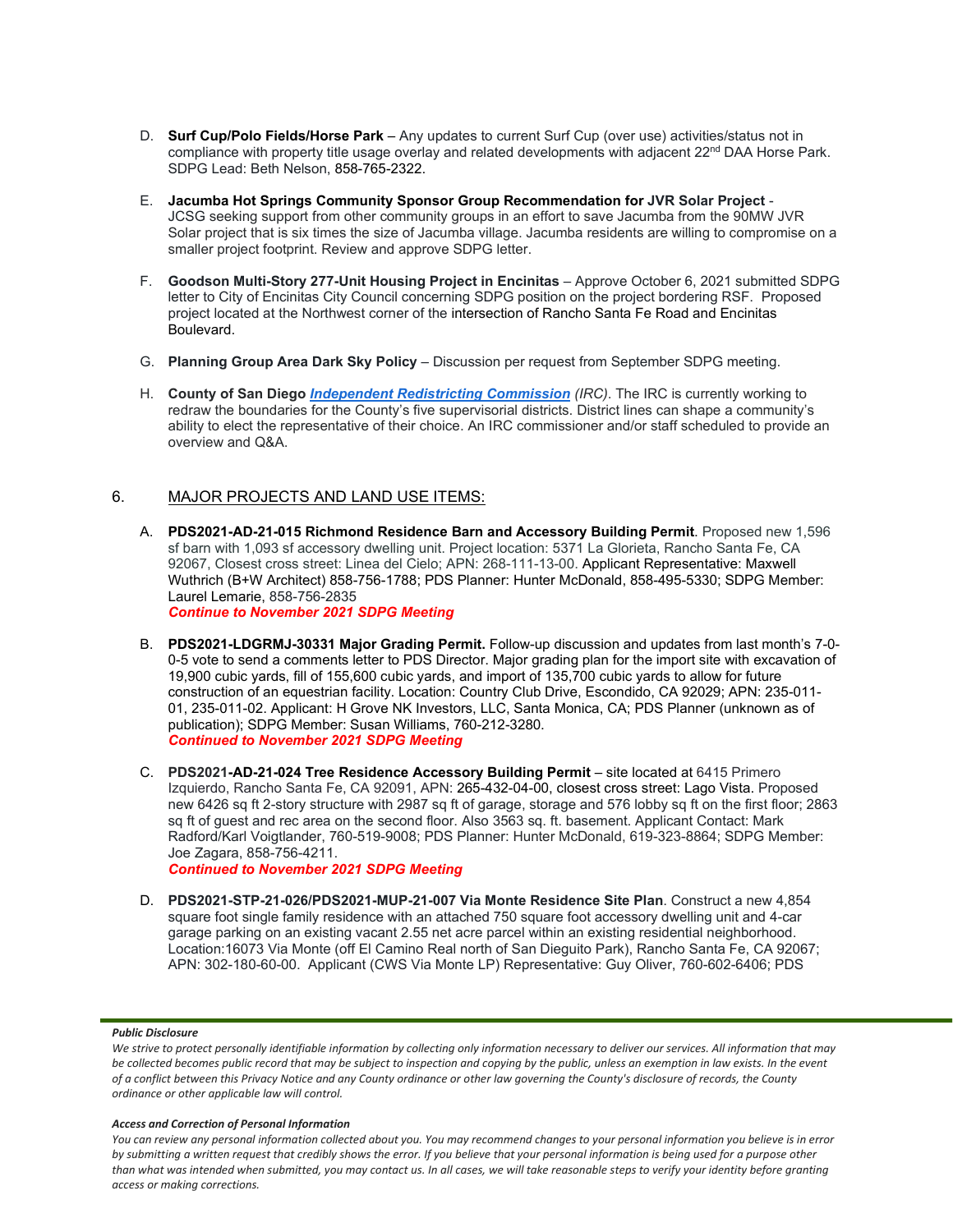Planner: Souphalak Sakdarak, 619-323-4869; SDPG Member: Don Willis, 858-481-6922.

- E. **PDS2021-AD-21-025 Weeks Residence Grading Permit.** To prepare an equestrian facility and storage at existing residence, located at 8108 Trailside Road (near Artesian Road), San Diego, CA 92127; APN: 267- 148-15-00. Applicant Representative: Trevor Snipes, 619-697-9234; PDS Planner: Tabina Tonekaboni, 619-323-7299; SDPG Planner: Phil Fisch, 858-592-6758.
- F. **PDS2013-TM-5575 Valiano Project Stay of Tentative Map Due to Litigation.** Time extension to Valiano subdivision map to be stayed for the time period of filing of lawsuits, subsequent appeals, and any subsequent challenging lawsuits. County will consider written comments from noticed property owners submitted no later than October 24, 2021. Applicant: Integral Communities, LLC and Eden Hills Project Owner, LLC; PDS Planner: Angelica Truong, 619-323-8950; SDPG Member: Doug Dill, 760-420-7909.
- G. **PDS2021-STP-21-034 Niedernhofer Residential Guest House Site Plan**. 600 sq. ft. Guest House with deck. Location: 4733 Vista De La Tierra Del Mar, CA. 92014; APN: 302-032-15-00. Applicant Contact: Jim Dyjak, 619-244-3085; PDS Planner: Lauren Yzaguirre, 619-323-7021; SDPG Member: Don Willis, 858-481- 6922.
- H. **PDS2021-VAR-21-030 Variance, Hacienda Amanecer.** The applicant is proposing a new detached garage that encroaches 10 feet into the 100-foot setback. Project location: 4728 El Aspecto, RSF, CA 92067; APN: 266-350-10-00. Applicant Representative: Ed Leonard, 619-348-7142; PDS Planner: Tabina Tonekaboni, 619-323-7299; SDPG Member: Beth Nelson, 858-353-5773.

## 7. ADMINISTRATIVE MATTERS:

- **A.** Community Reports<br>**B.** Consideration and com-
- **B.** Consideration and comments on circulation mail **C.** Future agenda items and planning
- **C.** Future agenda items and planning<br>**D.** Prospective & returning Planning G.
- Prospective & returning Planning Group members: Secretary position OPEN SDPG member seats #6, #8, #10 and #13 are OPEN. Prospective new member, Jennifer Callow has been certified by ROV, pending BOS seating.
- **E.** Supply orders and reimbursement of expenses.<br>**E.** Vote to acknowledge California AB 361 Spec
- **F. Vote to acknowledge California AB 361 Special Teleconferencing Rule** (listed below) for conducting virtual public SDPG meetings after October 1, 2021.
	- A) Notice the meeting as otherwise required by the Brown Act;

B) Agenda must identify and include an opportunity for all persons to attend via a call-in option or an internet based service option;

C) Allow members of the public to access meetings and an opportunity to address the legislative body directly as provided in the notice (call in or internet);

D) Conduct teleconferenced meetings in a manner that protects the statutory and constitutional rights of the parties:

E) In the event of a disruption that prevents broadcasting or call-in or internet based service; actions cannot be taken. Any action taken during a disruption may be challenged pursuant to 54960.1;

F) If a legislative body provides a timed public comment period for each agenda item, it cannot close the public comment period for the agenda or the ability to register on that item until the timed public comment period has elapsed (not likely applicable);

G) If a legislative body provides a general public comment period, public comment must remain open until public comment period closes; and

H) If a legislative body provides public comment on each agenda item, it must allow a reasonable time to register and speak (so likely until the matter is voted on).

#### *Public Disclosure*

We strive to protect personally identifiable information by collecting only information necessary to deliver our services. All information that may *be collected becomes public record that may be subject to inspection and copying by the public, unless an exemption in law exists. In the event of a conflict between this Privacy Notice and any County ordinance or other law governing the County's disclosure of records, the County ordinance or other applicable law will control.*

#### *Access and Correction of Personal Information*